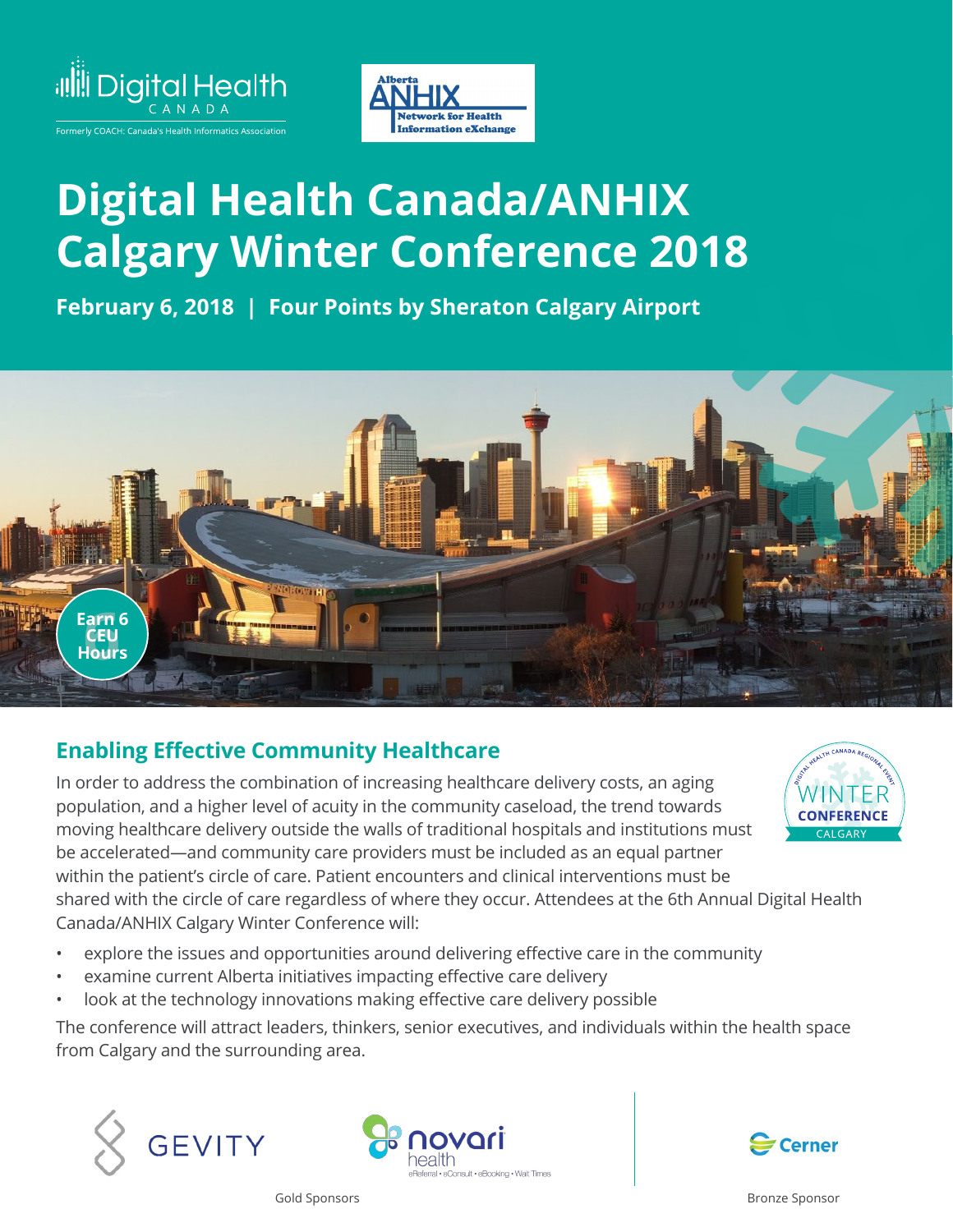## 6th Annual **Digital Health Canada/ANHIX Calgary Winter Conference 2018**

February 6, 2018 | Four Points by Sheraton Calgary Airport



 $4:00$  PM  $\vert$  Close







WINTER **CONFERENCE**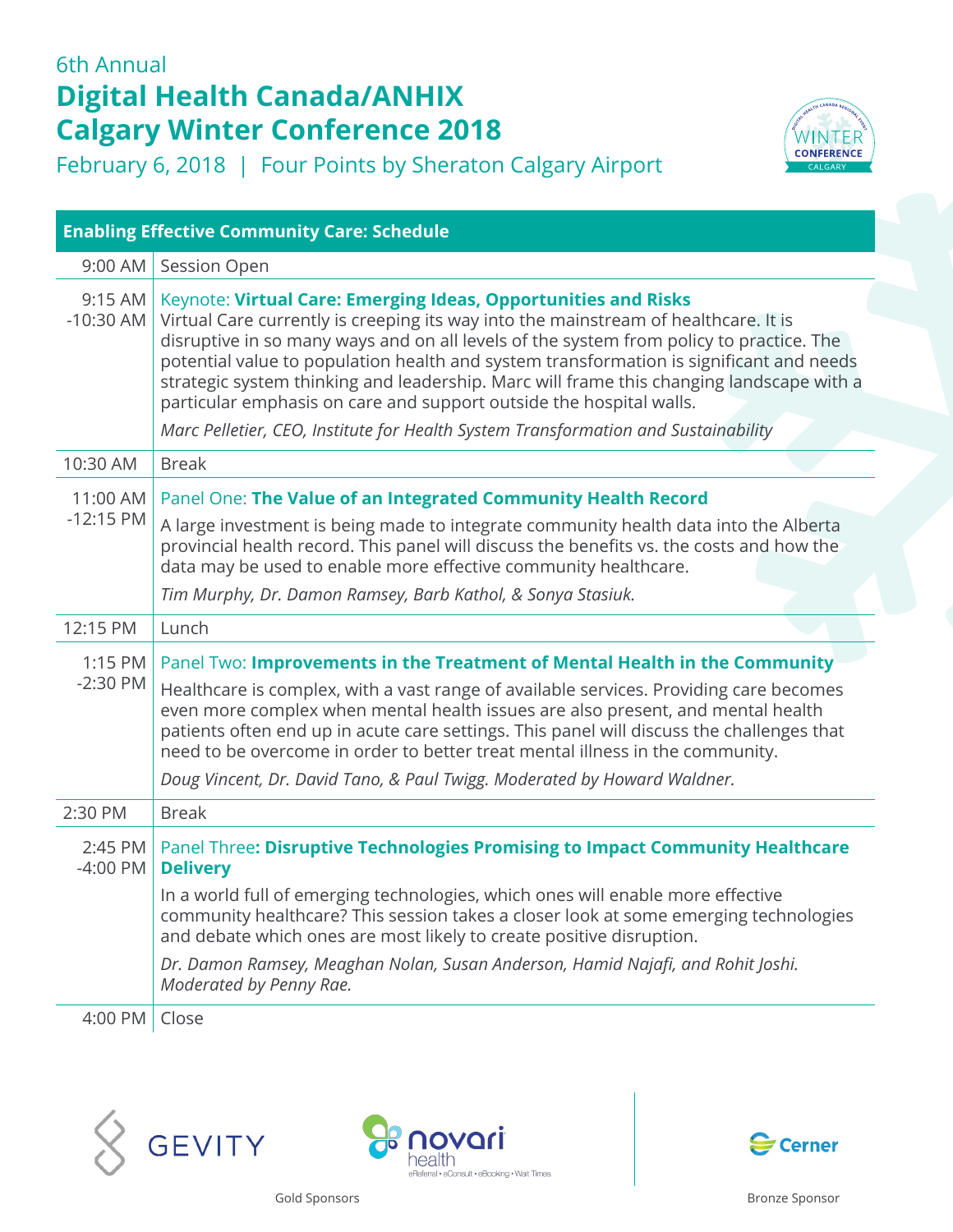## 6th Annual **Digital Health Canada/ANHIX Calgary Winter Conference 2018**

February 6, 2018 | Four Points by Sheraton Calgary Airport



**Enabling Effective Community Care: Speakers, Panelists, and Moderators**



Keynote Speaker - Marc Pelletier CEO, Institute for Health System Transformation and Sustainability



Susan Anderson Managing Partner, Orion Health



Dr. Damon Ramsey Physician, healthcare futurist, Input Health



Rohit Joshi CEO, **BrightSquid** 



Peter Smith Executive Vice President, Strata Health



Barb Kathol Senior Program Officer, Alberta Health Services



Sonya Stasiuk Director, Alberta Health



Tim Murphy VP Provincial Platforms, Alberta Innovates



Dr. David Tano Psychiatrist Alberta Health Services



Dr. Hamid Najafi Co-Founder, CEO & CTO, Board Member, Sensoplex



Meaghan Nolan Co-Founder, Mikata Health



Penny Rae Chief Information Officer Alberta Health Services



Paul Twigg VP, Technology Sierra Systems

Doug Vincent Provincial Director Alberta Health Services



Howard Waldner Dean of Health, Southern Alberta Institute of Technology